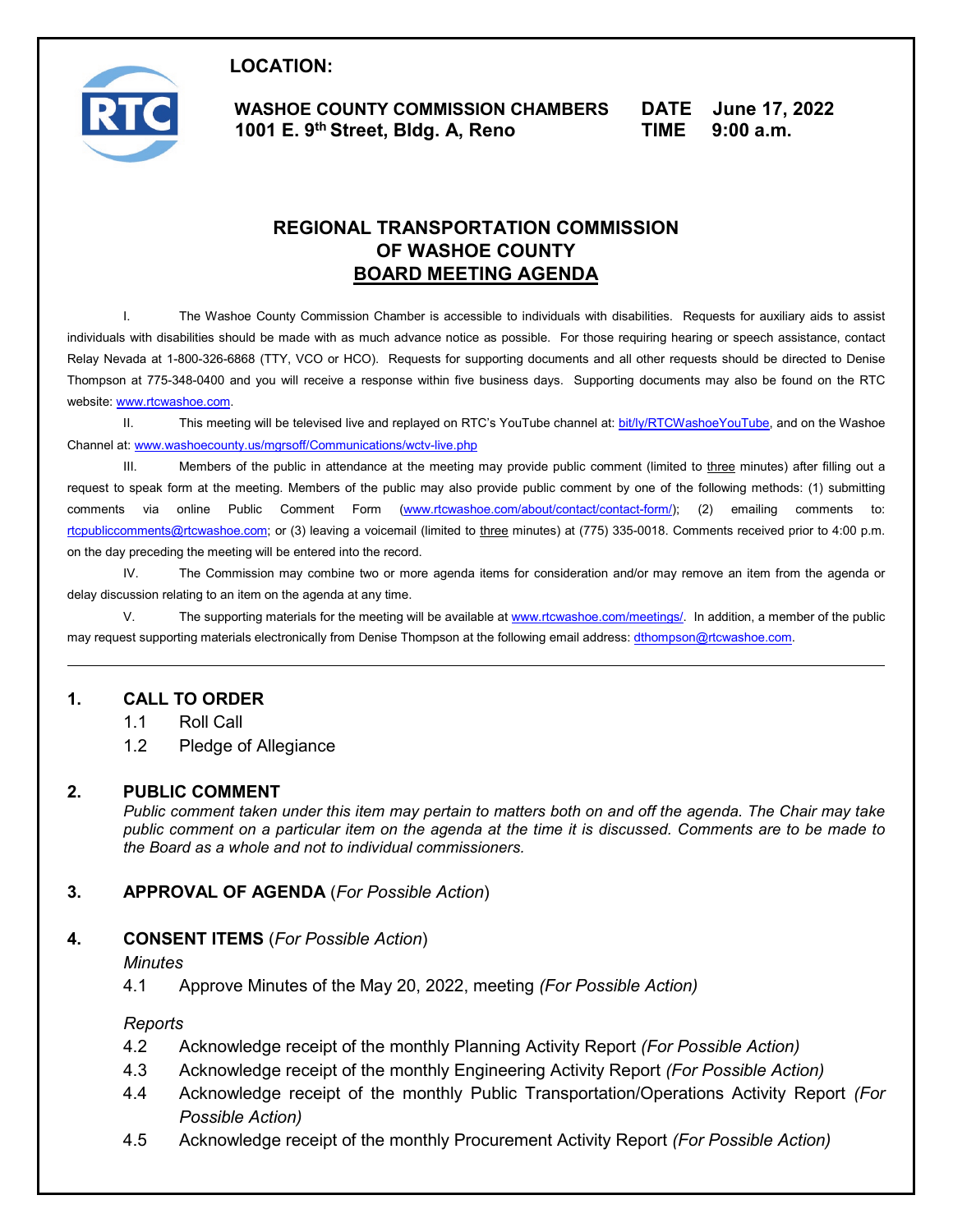4.6 Acknowledge receipt of the monthly Summary Report for the Technical, Citizens Multimodal, and Regional Road Impact Fee Advisory Committees *(For Possible Action)* 

# *Planning Department*

- 4.7 Approve the RTC staff recommended appointments/reappointments to the Citizens Multimodal Advisory Committee (CMAC) with terms through June 2025 *(For Possible Action)*:
	- Vince Harris (reappointment)
	- Lindsey Costello (reappointment)
	- Benjamin Miller (reappointment)
	- Sue-Ting Chene
	- Michael May

 Approve the RTC staff recommended appointments with partial terms to fill existing vacancies through June 2024 *(For Possible Action)*:

- Dennis Colling
- Greg Newman

 Approve the RTC staff recommended appointments as alternate members to the CMAC *(For Possible Action)*:

- Phillip Mercurio
- Gustavo Gomez
- Damien Cole
- Alexander Drudi
- 4.8 Authorize a request for proposals for the South Virginia Street TOD Planning Study *(For Possible Action)*
- 4.9 Approve the FY 2023 Shared Work Program with the Truckee Meadows Regional Planning Agency (TMRPA) *(For Possible Action)*

# *Engineering Department*

- 4.10 Acknowledge receipt of a report regarding the Arlington Avenue Bridges Replacement project *(For Possible Action)*
- 4.11 Approve a contract with Westwood Professional Services, Inc., for design services and optional engineering during construction for the Traffic Signal Modification (TSM) 23-01 project at various locations in the region, in an amount not-to-exceed \$238,715 *(For Possible Action)*
- management services for the Street and Highway Program *(For Possible Action)*  4.12 Approve the qualified list of consultants to provide civil engineering, design, and construction
- 4.13 Approve an Interlocal Cooperative Agreement with the City of Reno for the Signal Timing 6 – Phase 3 project, for a reimbursement amount not-to-exceed \$50,000 *(For Possible Action)*
- 4.14 Approve an Interlocal Cooperative Agreement with the City of Sparks for the Signal Timing 6 – Phase 3 project, for a reimbursement amount not-to-exceed \$25,000 *(For Possible Action)*
- 4.15 Approve an Interlocal Cooperative Agreement with the University of Nevada, Reno (UNR) for the Signal Timing 6 – Phase 3 project, for a reimbursement amount not-to-exceed \$250,000 *(For Possible Action)*